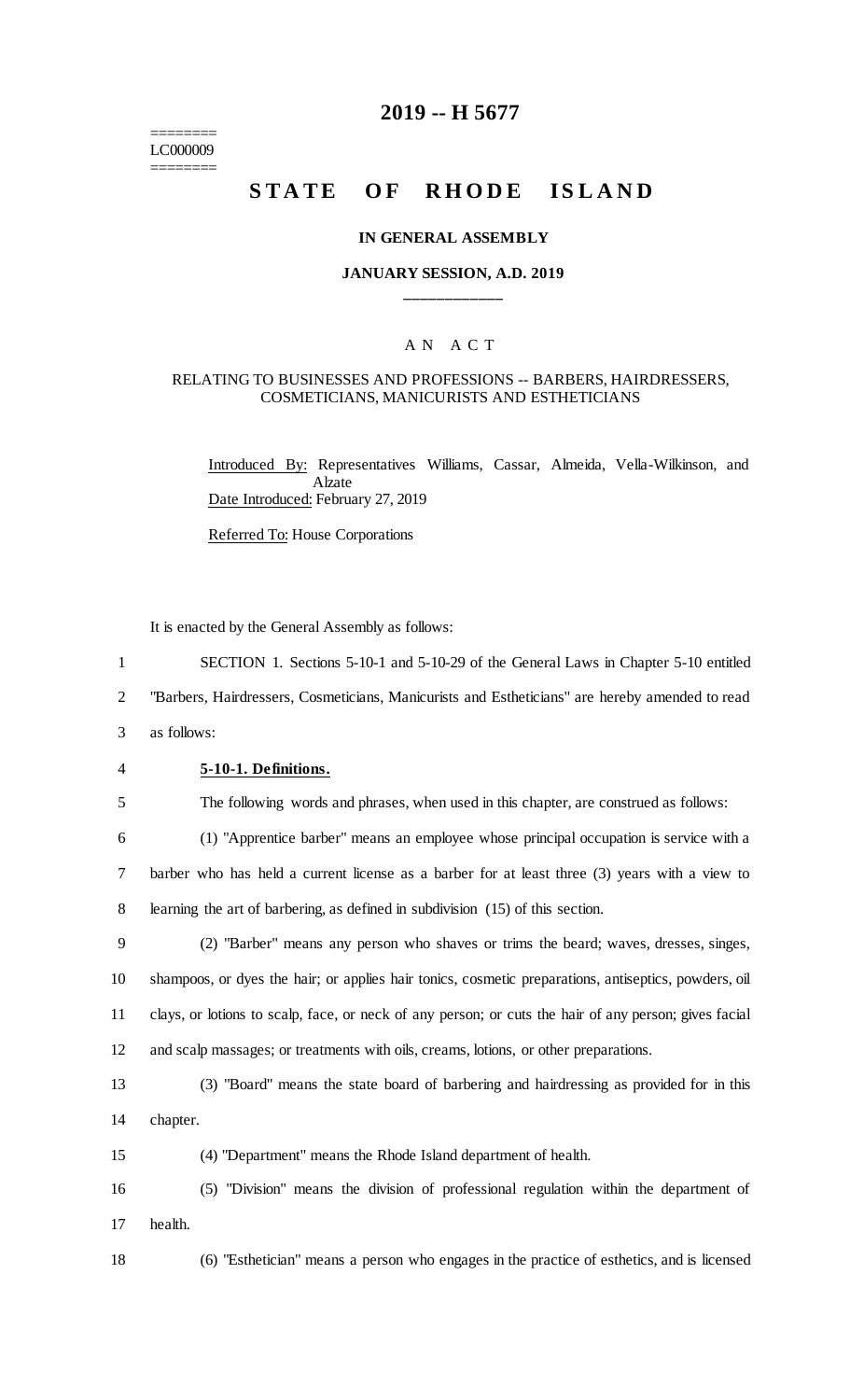as an esthetician.

 (7) "Esthetician shop" means a shop licensed under this chapter to do esthetics of any person.

 (8) "Esthetics" means the practice of cleansing, stimulating, manipulating, and beautifying skin, including, but not limited to, the treatment of such skin problems as dehydration, temporary capillary dilation, excessive oiliness, and clogged pores.

 (9) "Hair design shop" means a shop licensed under this chapter to do barbering or hairdressing/cosmetology, or both, to any person.

 (10) "Hairdresser and cosmetician" means any person who arranges, dresses, curls, cuts, waves, singes, bleaches, or colors the hair or treats the scalp, or manicures the nails of any person, either with or without compensation, or who, by the use of the hands or appliances, or of cosmetic preparations, antiseptics, tonics, lotions, creams, powders, oils or clays, engages, with or without compensation, in massaging, cleansing, stimulating, manipulating, exercising, or beautifying, or in doing similar work upon the neck, face, or arms, or who removes superfluous hair from the body of any person.

 (11) "Instructor" means any person licensed as an instructor under the provisions of this chapter.

 (12) "Manicuring shop" means a shop licensed under this chapter to do manicuring only on the nails of any person.

 (13) "Manicurist" means any person who engages in manicuring for compensation and is duly licensed as a manicurist.

 (14) "School" means a school approved under chapter 40 of title 16, as amended, devoted to the instruction in, and study of, the theory and practice of barbering, hairdressing, and cosmetic therapy, esthetics, and/or manicuring.

 (15) "The practice of barbering" means the engaging by any licensed barber in all, or any combination of, the following practices: shaving or trimming the beard or cutting the hair; giving facial and scalp massages or treatments with oils, creams, lotions, or other preparations, either by hand or mechanical appliances; singeing, shampooing, arranging, dressing, curling, waving, chemical waving, hair relaxing, or dyeing the hair or applying hair tonics; or applying cosmetic preparations, antiseptics, powders, oils, clays, or lotions to scalp, face, or neck.

 (16) "The practice of hairdressing and cosmetic therapy" means the engaging by any licensed hairdresser and cosmetician in any one or more of the following practices: the application of the hands or of mechanical or electrical apparatus, with or without cosmetic preparations, tonics, lotions, creams, antiseptics, or clays, to massage, cleanse, stimulate,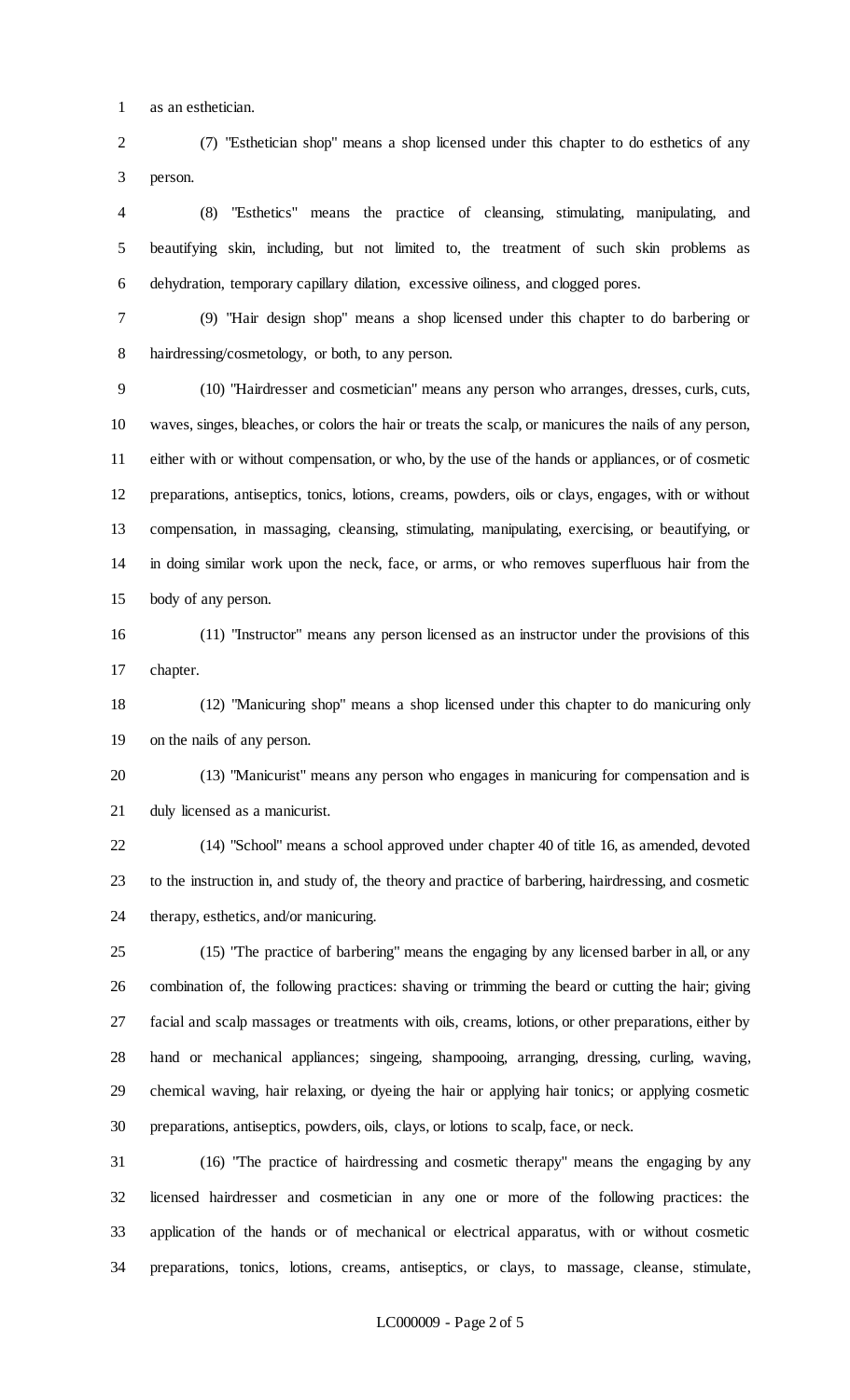manipulate, exercise, or otherwise to improve or to beautify the scalp, face, neck, shoulders, arms, bust, or upper part of the body; or the manicuring of the nails of any person; or the removing of superfluous hair from the body of any person; or the arranging, dressing, curling, waving, weaving, cleansing, cutting, singeing, bleaching, coloring, or similarly treating the hair of any person. Provided, however, that the practice of hairdressing and cosmetic therapy shall not include natural hair braiding. (17) "The practice of manicuring" means the cutting, trimming, polishing, tinting, coloring, or cleansing the nails of any person. **5-10-29. Persons exempt from chapter.** (a) The provisions and penalties of this chapter do not apply to licensed physicians, 11 osteopaths, chiropractors, or registered nurses, or natural hair braiders, when acting within the scope of their professions or occupations as defined by law. (b) Natural hair braiding. Natural hair braiding is a service of twisting, wrapping, weaving, extending, locking, or braiding hair by hand or with mechanical devices. (1) Natural hair braiding includes: (i) The use of natural or synthetic hair extensions, natural or synthetic hair and fibers, decorative beads, and other hair accessories; (ii) Minor trimming of natural hair or hair extensions incidental to twisting, wrapping, weaving, extending, locking, or braiding hair; (iii) The use of topical agents such as conditioners, gels, moisturizers, oils, pomades, and shampoos in conjunction with hair braiding; (iv) The making of wigs from natural hair, natural fibers, synthetic fibers, and hair

- extensions; and
- (v) Mechanical devices mean clips, combs, crochet hooks, curlers, curling irons, hairpins,
- rollers, scissors, blunt-tipped needles, thread, and hair binders.
- (2) Natural hair braiding is commonly known as "African-style hair braiding" but is not
- limited to any particular cultural, ethnic, racial, or religious forms of hair styles.
- (3) Natural hair braiding does not include:
- (i) The application of dyes, reactive chemicals, or other preparations to alter the color of
- the hair or to straighten, curl, or alter the structure of the hair; or
- (ii) The use of chemical hair joining agents such as synthetic tape, keratin bonds, or
- fusion bonds.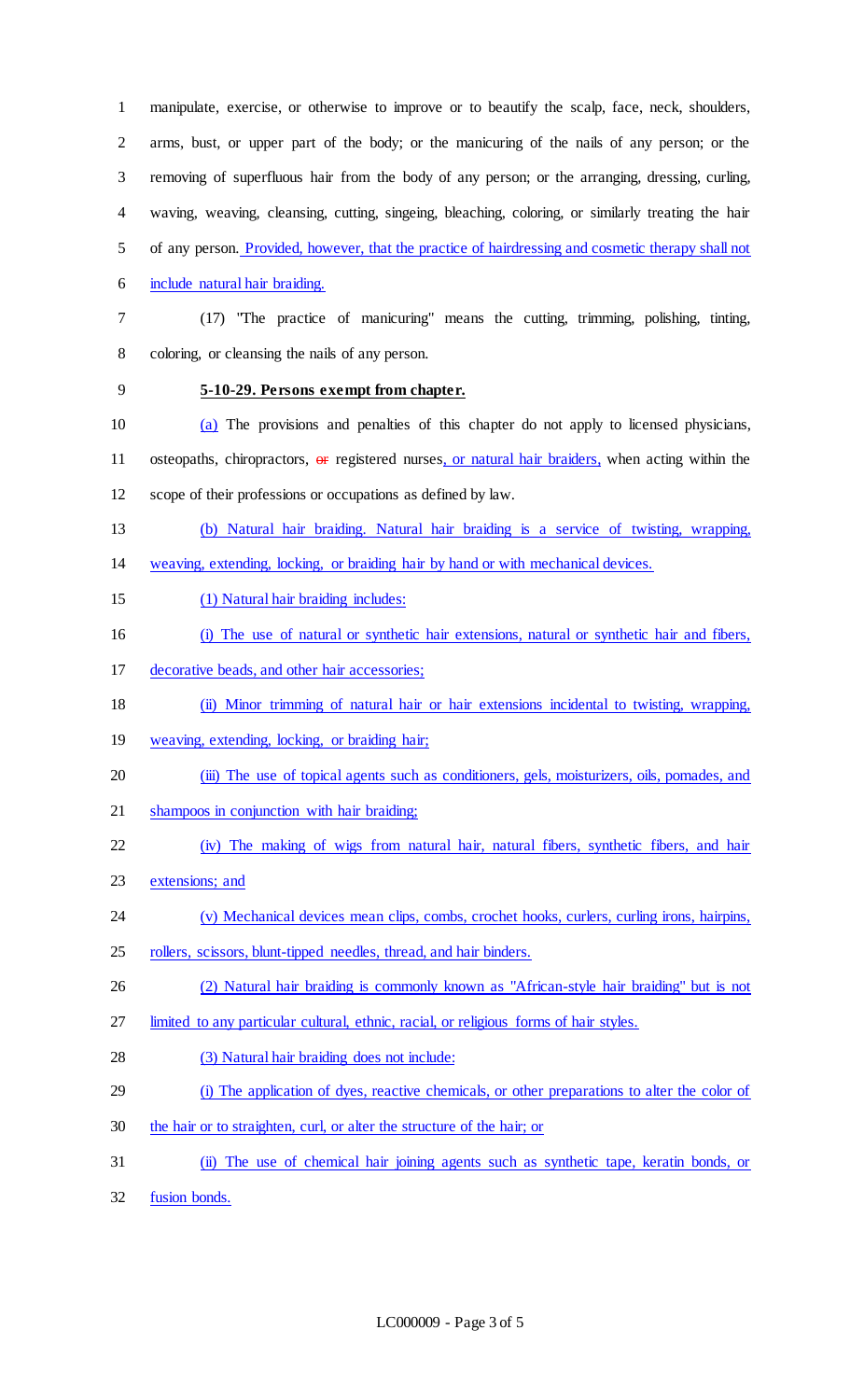======== LC000009 ========